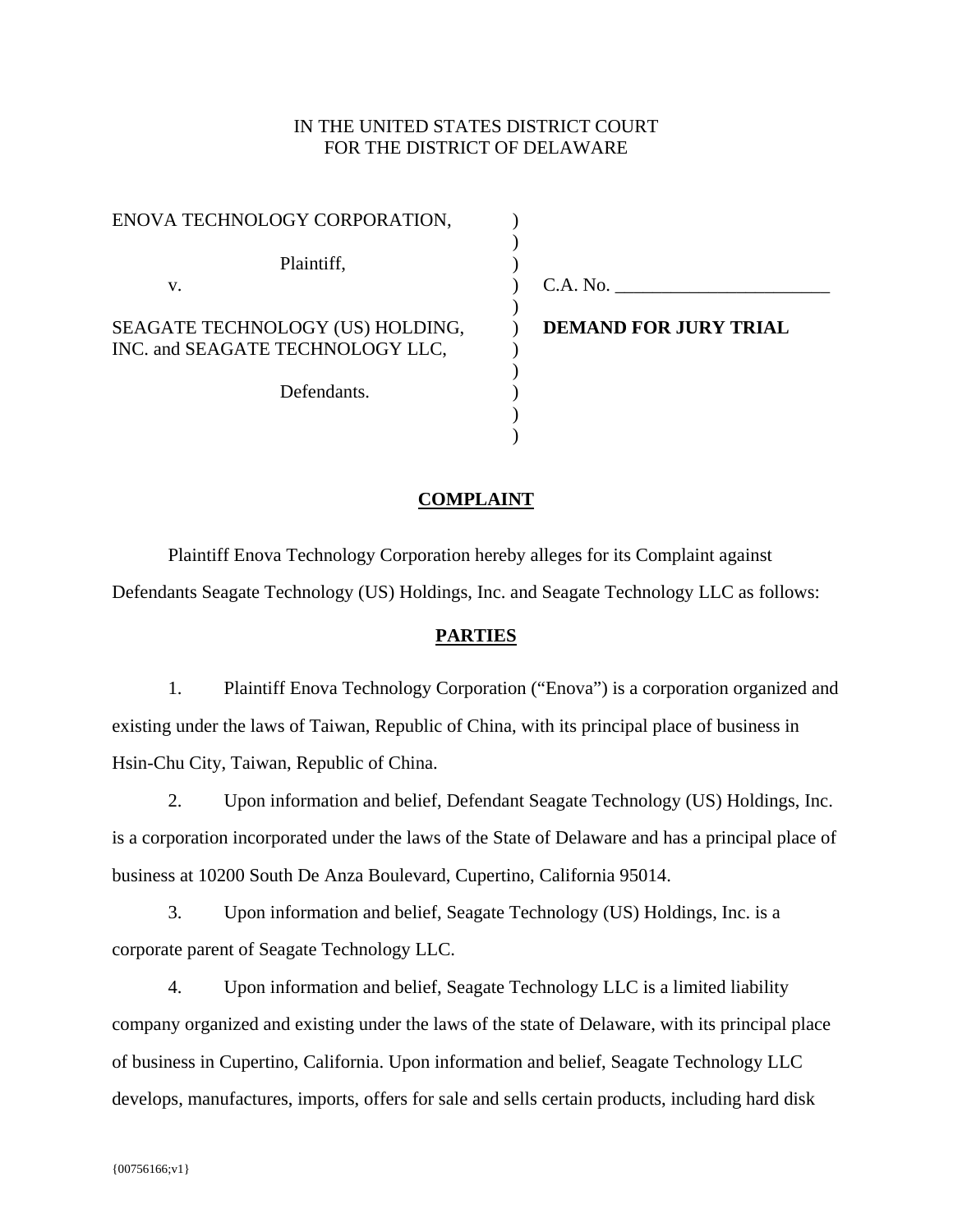drives, for consumers in the United States including in the District of Delaware.

5. Defendant Seagate Technology (US) Holdings, Inc. and Defendant Seagate Technology LLC are herein collectively referred to as "Seagate."

#### **JURISDICTION**

6. This Court has subject matter jurisdiction over this action pursuant to 28 U.S.C. §§ 1331 and 1338, in that this is a civil action for patent infringement arising under the patent laws of the United States, Title 35, United States Code.

7. This Court has personal jurisdiction over Defendants because they have committed and continue to commit acts of direct and indirect patent infringement in this District as alleged in this Complaint. Furthermore, this Court has personal jurisdiction over Seagate Technology (US) Holdings, Inc. and Seagate Technology LLC by virtue of their incorporation in Delaware.

### **VENUE**

8. Venue is proper in this judicial district pursuant to 28 U.S.C. §§ 1391 and 1400.

# **FACTUAL BACKGROUND**

9. Enova is the current assignee, and the sole and exclusive owner of all right, title and interest in United States Patent No. 7,136,995 ("the '995 patent"), entitled "Cryptographic Device." The '995 patent was duly and legally issued by the United States Patent and Trademark Office ("PTO") on November 14, 2006. The named inventor of the '995 patent is Shuning Wann. A copy of the '995 patent is attached hereto as Exhibit A.

10. Enova is the current assignee, and the sole and exclusive owner of all right, title and interest in United States Patent No. 7,900,057 (the "'057 patent"), entitled "Cryptographic Serial ATA Apparatus and Method." The '057 patent was duly and legally issued by the PTO on March 1, 2011. The named inventors of the '057 patent are Chung-Yen Chiu and Shuning Wann. A copy of the '057 patent is attached hereto as Exhibit B.

11. The inventions of the '995 and '057 patents are directed to technology for encrypting/decrypting storage media, such as disk drives, without materially compromising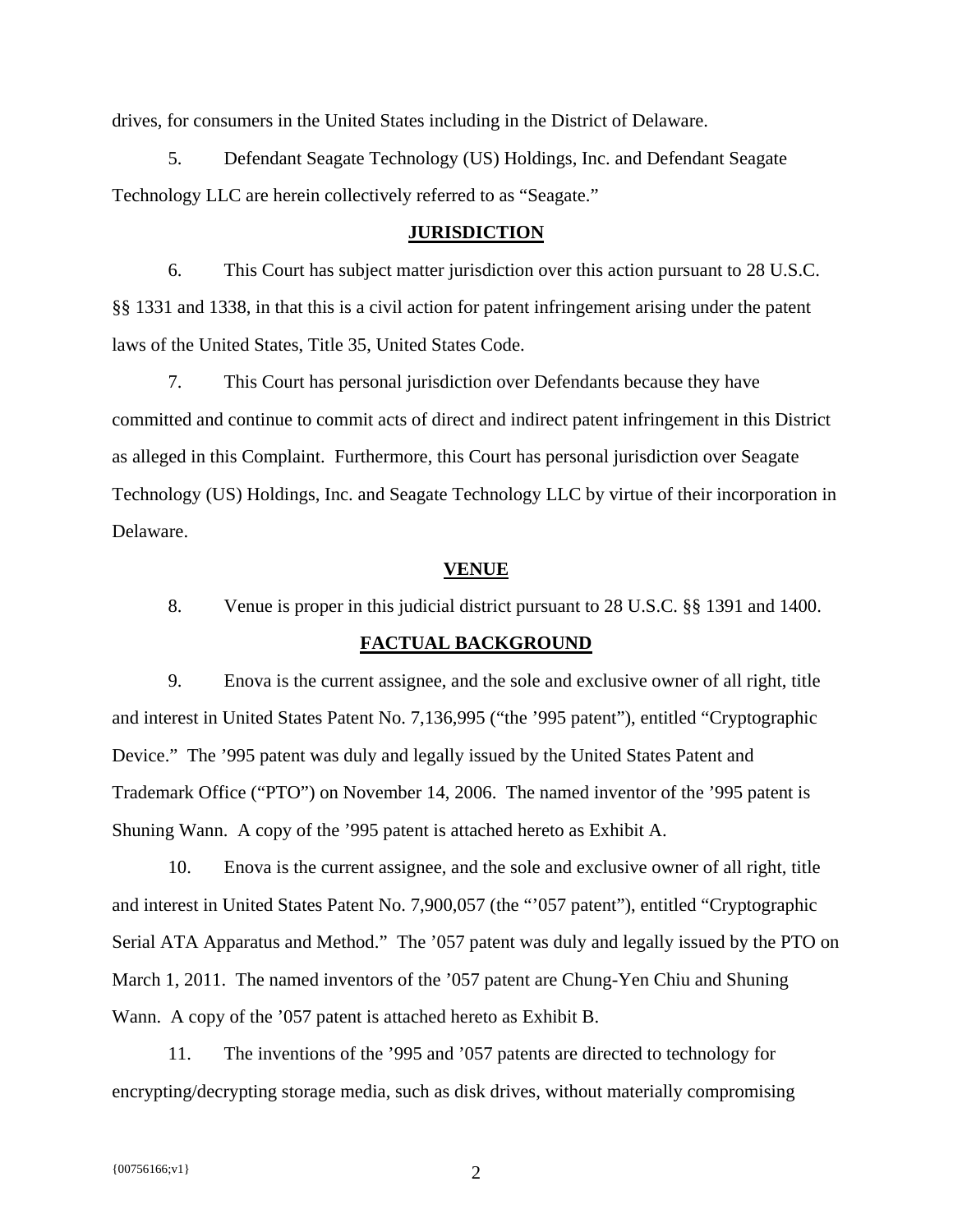overall system performance. Prior to these inventions, encryption technology was too slow, had security vulnerabilities, and impractical for applying to the contents of entire drives.

12. Defendants have ridden on the coattails of Enova's significant investments in R&D and market development by infringing Enova's patents, all to Enova's detriment.

13. In or about April 2000, Mr. Wann founded Enova Technology, which has invested significantly in the technologies covered by the '995 and '057 patents and pioneered the development of ground-breaking products, including a real-time full disk encryption ASIC (Application Specific Integrated Circuit) introduced in February 2002.

14. Enova has also invested heavily in growing the market for such products, which Enova branded "X-Wall." In February 2002, Enova hosted a booth at the annual RSA Conference for the information security industry. Dr. Robert Thibadeau, a computer science professor from Carnegie Mellon University, visited Enova's booth and was impressed by the X-Wall. On information and belief, shortly thereafter, Dr. Thibadeau joined Seagate to head Seagate's security initiative.

15. In spring of 2003, Mr. Wann met with Dr. Thibadeau and members of Seagate's security team in Pittsburgh, Pennsylvania, to explain details on how real-time disk encryption was performed. Additionally, in summer of 2004, Mr. Wann met with members of Seagate's strategic marketing group in Colorado. Seagate expressed a desire to bring hardware encryption products to market with Enova's help. Seagate also indicated that it believed that Enova's hardware encryption technology would help Seagate differentiate its products in the hard drive market.

16. Seagate and Enova entered into a Master Nondisclosure Agreement. Enova continued to educate Seagate about how to implement hardware encryption and how X-Wall ASICs were constructed. By 2005, Seagate asked Enova to help it develop a hardware encryption drive using Enova's technology. Seagate's principal hardware engineer, Monty Forehand, worked with Enova to implement the X-Wall technology in an ASIC design (the "CO"-branded X-Wall product). Seagate used these X-Wall CO ASICs in Seagate's first hardware encryption drives, targeted for mass production in 2006.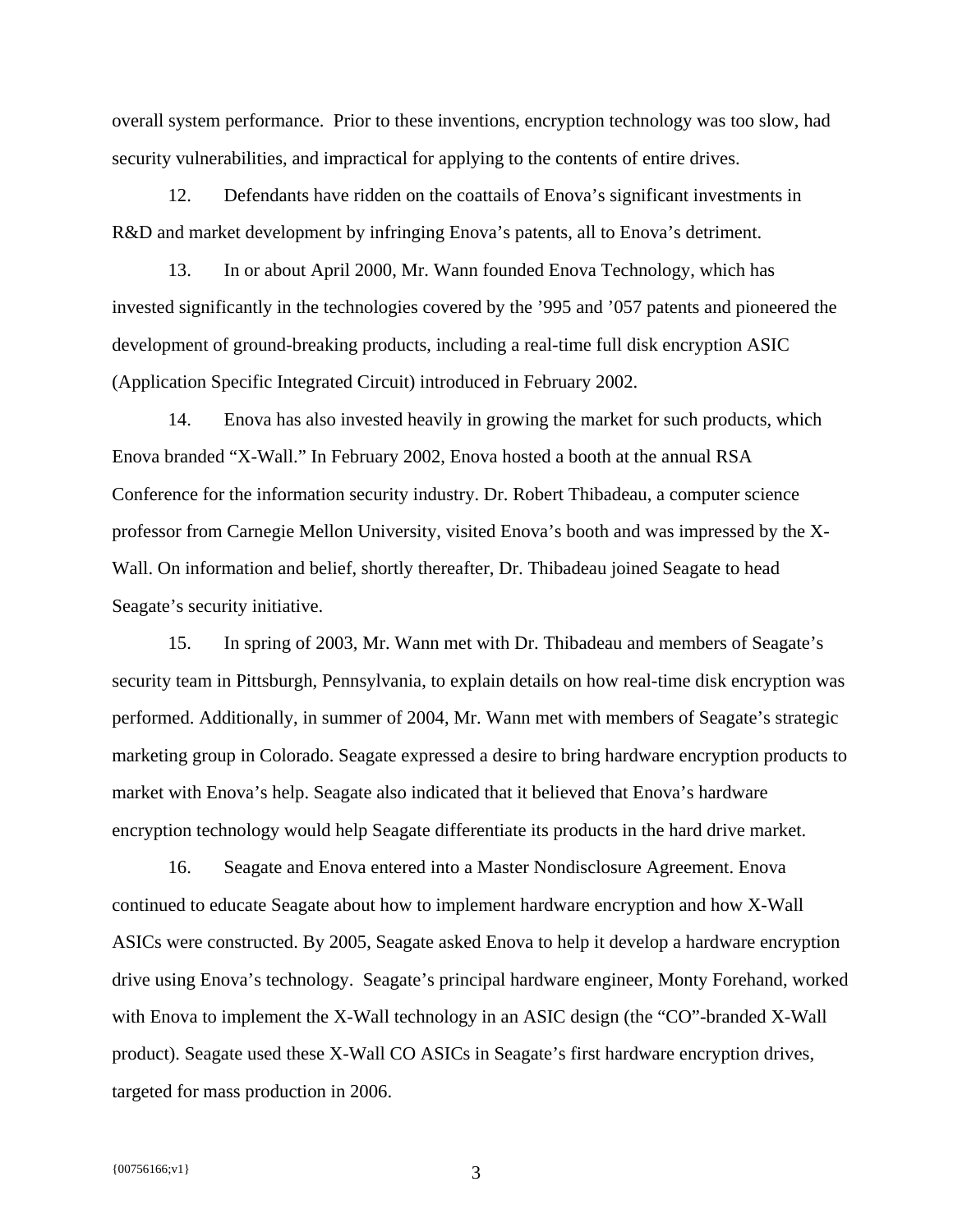17. In April 2005, Seagate began purchasing X-Wall ASICs from Enova. Around that time, Seagate published a "Product Overview" for its hardware encryption drives, to be branded "Momentus." Seagate touted these drives as featuring "Hardware-Based Full Disc Encryption (FDE)," that is, "Strong, transparent hardware-based data protection that prevents unauthorized access to data on lost or stolen laptops." Seagate further emphasized "Key Features and Benefits," including:

- Encrypts all data directly on the drive for worry-free protection
- No disc initialization, installation or configuration is required for the highest convenience and ease of use
- Drives that are stolen, taken out of service, or re-purposed remain fully protected
- Encryption speed matches the throughput of the drive interface for faster performance

18. In June 2005, Seagate entered into a supply agreement with Enova for quantities in the hundreds of thousands or millions of ASICs. Enova continued to work closely with Seagate on developing and testing the Momentus drives. Enova entered into an independent contractor agreement with Seagate to provide additional technical services to Seagate. The independent contractor agreement stated that Enova "is the exclusive owner of certain Intellectual Property relating to the product known as the X-Wall® Chip," and Seagate acknowledged and agreed "that Enova will retain all rights relating to the Enova Preexisting IP used in connection with the Services. Enova reserves all rights relating to the Enova Preexisting IP." Knowing this, Mr. Forehand and Seagate engineers asked for and received Enova's technical assistance and information during the ensuing months about how Enova's encryption technology operates.

19. Also in June 2005, Seagate announced that it was the "First Major HDD Maker to Deliver Notebook PC Drive With Hardware-Based Full Disc Encryption Security." Seagate highlighted that its full disk encryption "Delivers Strong, Easy-to-Use Data Security" that would be "increasingly important as thefts of notebooks with sensitive personal and business information continue to rise, with companies incurring millions of dollars of losses in lost or stolen trade secrets and intellectual property and individuals facing the high cost of identity theft." Seagate further explained that because mobile professionals are "demanding stronger, easier to use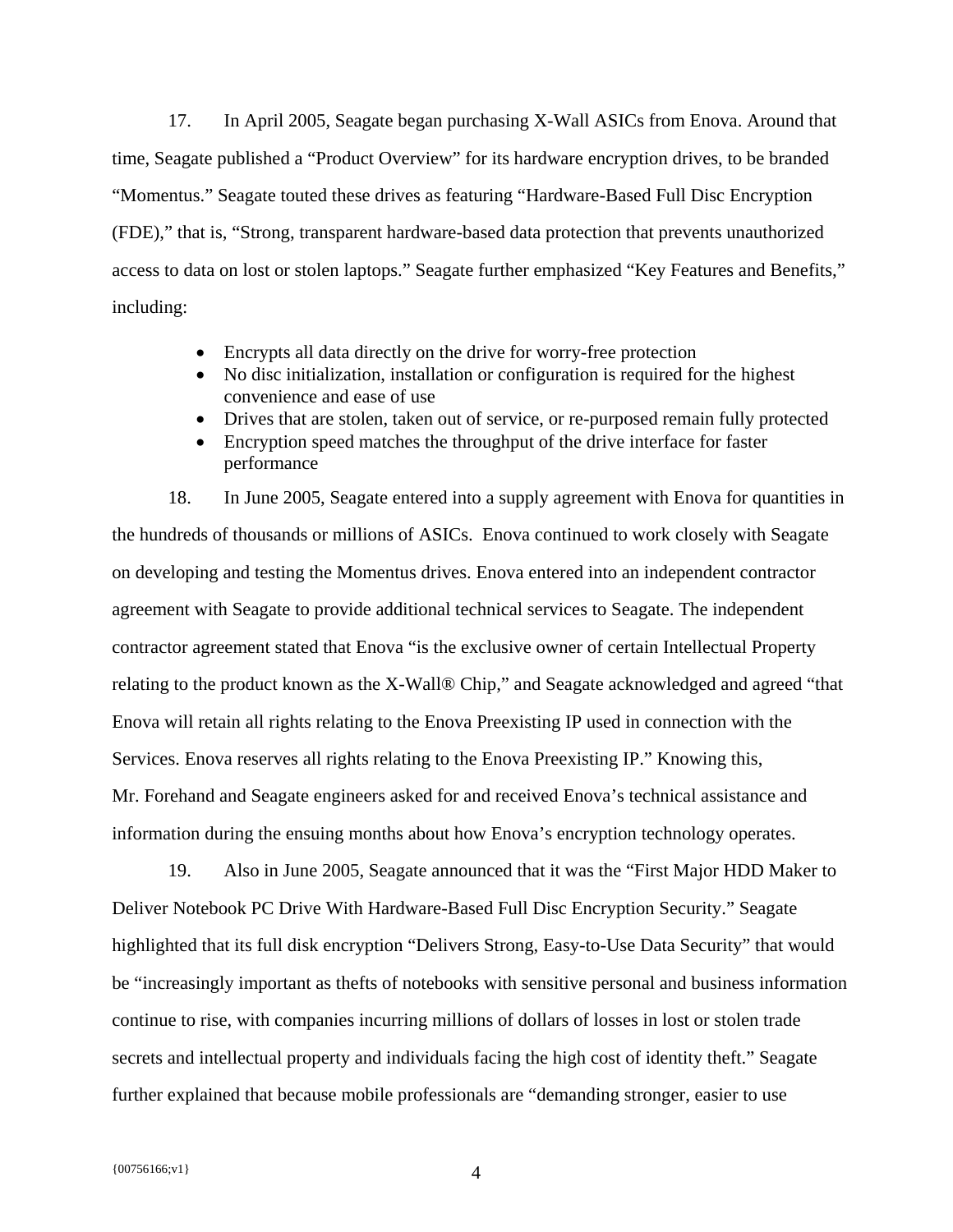encryption solutions to protect their sensitive information . . . [d]rive manufacturers such as Seagate that can deliver stronger security and higher capacity . . . will be in the sweet spot of market demand for notebooks."

20. In its June 2005 announcement about its new Momentus 5400 FDE hard drive, Seagate distinguished its "hardware-based Full Disc Encryption (FDE)" from software-based encryption. Seagate said its hardware-based solution provides

strong data protection and requires only a user key to encrypt all data, not just selected files or partitions, on the drive. What's more, Seagate FDE eliminates disc initialization and configuration required by encryption software, and allows hard drive data to be erased instantly so the drive can be redeployed. Seagate FDE puts all security keys and cryptographic operations within the drive, separating them from the operating system to provide greater protection against hacking and tampering than traditional software alternatives, which can give thieves backdoor access to encryption keys and are more vulnerable to viruses.

21. In August 2005, Enova and Seagate continued to have design review meetings in contemplation of Seagate's further use of X-Wall ASICs in Seagate products. Seagate recognized the competitive objective that "FDE will provide Seagate an opportunity to set the standard in the nascent security technology marketplace, once again distinguishing Seagate from its competition." Seagate identified key benefits of FDE:

- No installation is required
- User does not need to invest precious time and effort to learn to use the product.
- All data at rest on the drive is encrypted; all data moving to or from the drive is decrypted.
- All data, including programs, hibernation files, and the Operating System are protected with strong encryption technology.
- FDE has no impact on performance in the PC, and minimal performance (less than 5%) on battery life.

Accordingly, Seagate planned to market its FDE products to emphasize these advantages and

"value propositions":

- Ease of use
- Re-purposing of the drive
- Reduced life cycle costs
- Instantaneous key destruction, followed by an automatic generation of a new Key
- Greatly reduced time to remove access to data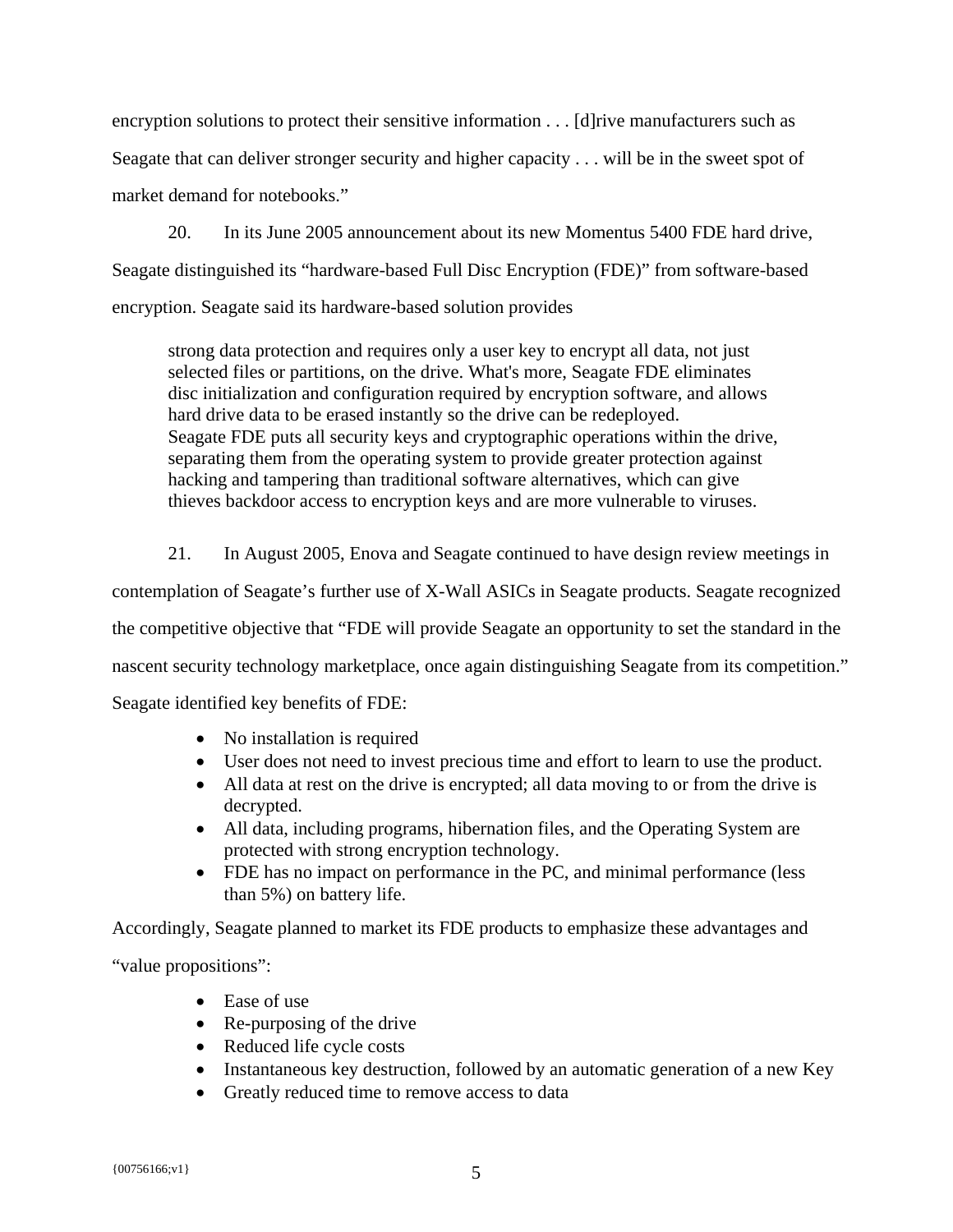- The encryption of ALL data on the drive automatically-without user interaction
- Compatibility with biometrics devices and security subsystems components

22. Enova successfully delivered X-Wall ASICs to Seagate. Mr. Forehand visited Enova the first quarter of 2006 to show off a 100 GB Seagate Momentus drive using the X-Wall encryption ASIC and presented it to Mr. Wann as a gift. Shortly thereafter, Seagate provided a purchase order and forecasts for additional X-Wall ASICs.

23. Seagate continued to exploit FDE functionality as a key selling point of its drives, publishing white papers about FDE, touting FDE in advertisements, and explaining the advantages of Seagate's hardware-based encryption over software-based encryption. In January 2007, a Seagate senior vice president explained in an interview why consumers are willing to pay more for FDE.

24. Seagate's efforts to bring its FDE drives to market were successful because of Enova's key technological assistance and supply of X-Wall ASICs. But Seagate opted to stop buying Enova X-Wall ASICs or to take a license to Enova's technology. Instead, Seagate created infringing Momentus drives that did not use X-Wall ASICs without a license to do so.

25. At the beginning of 2008, Seagate extended Enova's hardware encryption technology to external hard drives, introducing the BlackArmor portable hard drive at the Consumer Electronics Show (CES), which garnered a "Best of CES 2008" award.

26. In February 2011, Seagate "announced that it has shipped more than 1 million selfencrypting laptop and enterprise hard drives." Seagate further explained that "[s]ales of the Seagate® hard drives with built-in encryption continue to surge as more computer makers offer the drives to protect against unauthorized access to sensitive data."

27. Through its infringing conduct, Seagate has been able to promote and sell millions of hardware-based encryption drives while disregarding the substantial royalties that it should have paid for use of Enova's valuable patented technology.

# **COUNT ONE (Infringement of Patent No. 7,136,995)**

28. Enova re-alleges and incorporates by reference those allegations set forth in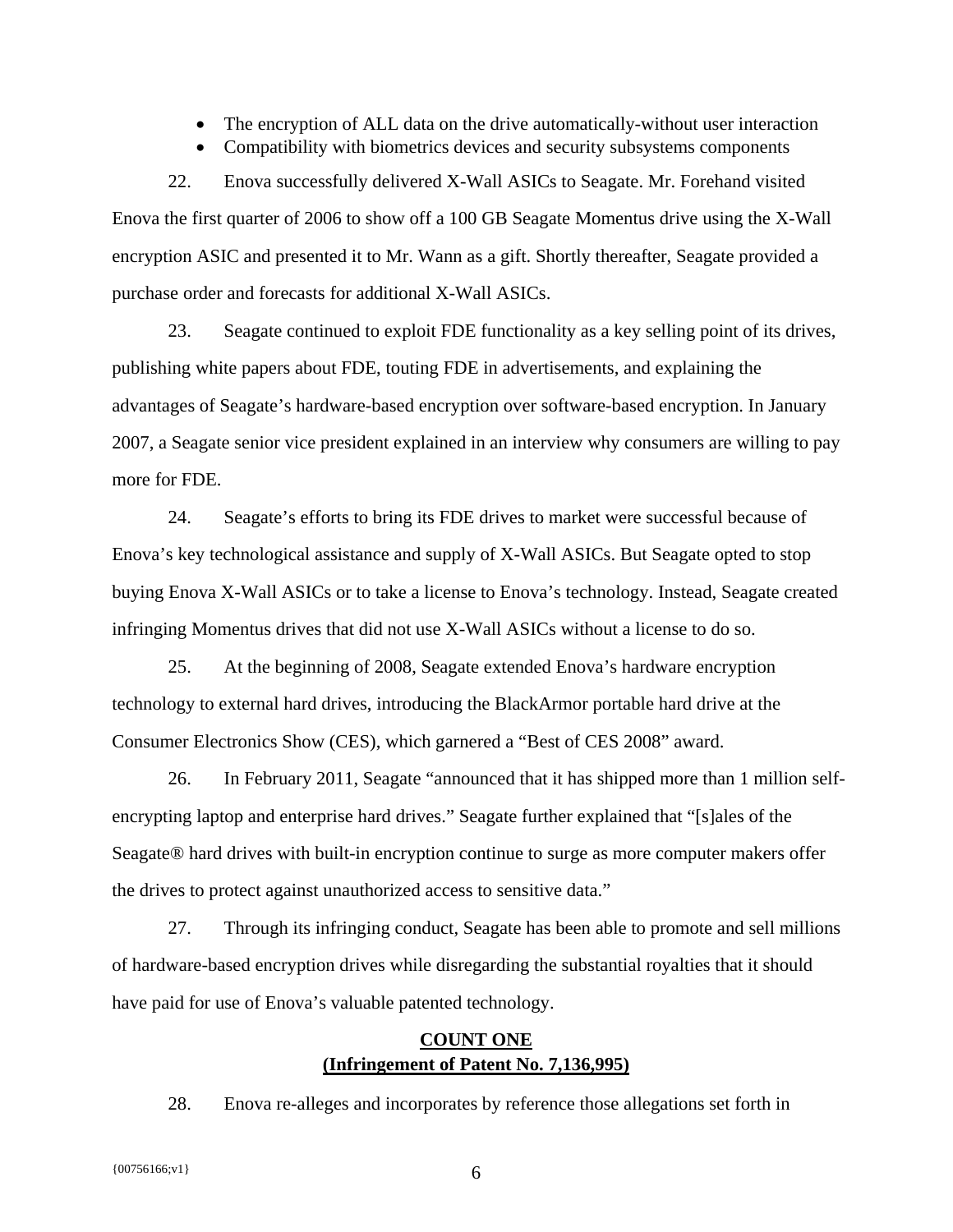paragraphs 1–28 above.

29. This claim is made under the provisions of the patent laws of the United States.

30. Defendant Seagate has been and still is infringing, and will continue to infringe the '995 patent by making, using, offering to sell, selling, and/or importing into the United States, certain hard disk drives including, but not limited to, models known as Momentus and BlackArmor. The accused Seagate products are sold to manufacturers and/or consumers over the Internet, at retail stores, and through other distribution channels throughout the United States, including Delaware.

31. On information and belief, Seagate became aware of the '995 patent at least as early as 2006.

32. Enova has marked its products with the number of the '995 patent since at least as early as November, 2009.

33. Seagate has actively induced, and continues to induce, the infringement of the '995 patent by actively inducing the making, use, offer for sale, and/or import of the accused Seagate products.

34. Seagate has contributorily infringed, and continues to contributorily infringe, the '995 patent by offering to sell and/or selling within the United States, and/or importing into the United States, a component of a machine, manufacture, combination or composition covered by the '995 patent, constituting a material part of the invention, which is not a staple article or commodity of commerce suitable for substantial non-infringing use. On information and belief, Seagate knows that the component is especially made or especially adapted for use in an infringement of the '995 patent.

35. Seagate has willfully infringed the '995 patent.

36. As a direct and proximate result of Seagate's infringement of the'995 patent, Enova has suffered and will continue to suffer serious irreparable injury and damages in an amount not yet determined for which Enova is entitled to relief.

37. As a direct and proximate result of Seagate's infringement of the'995 patent,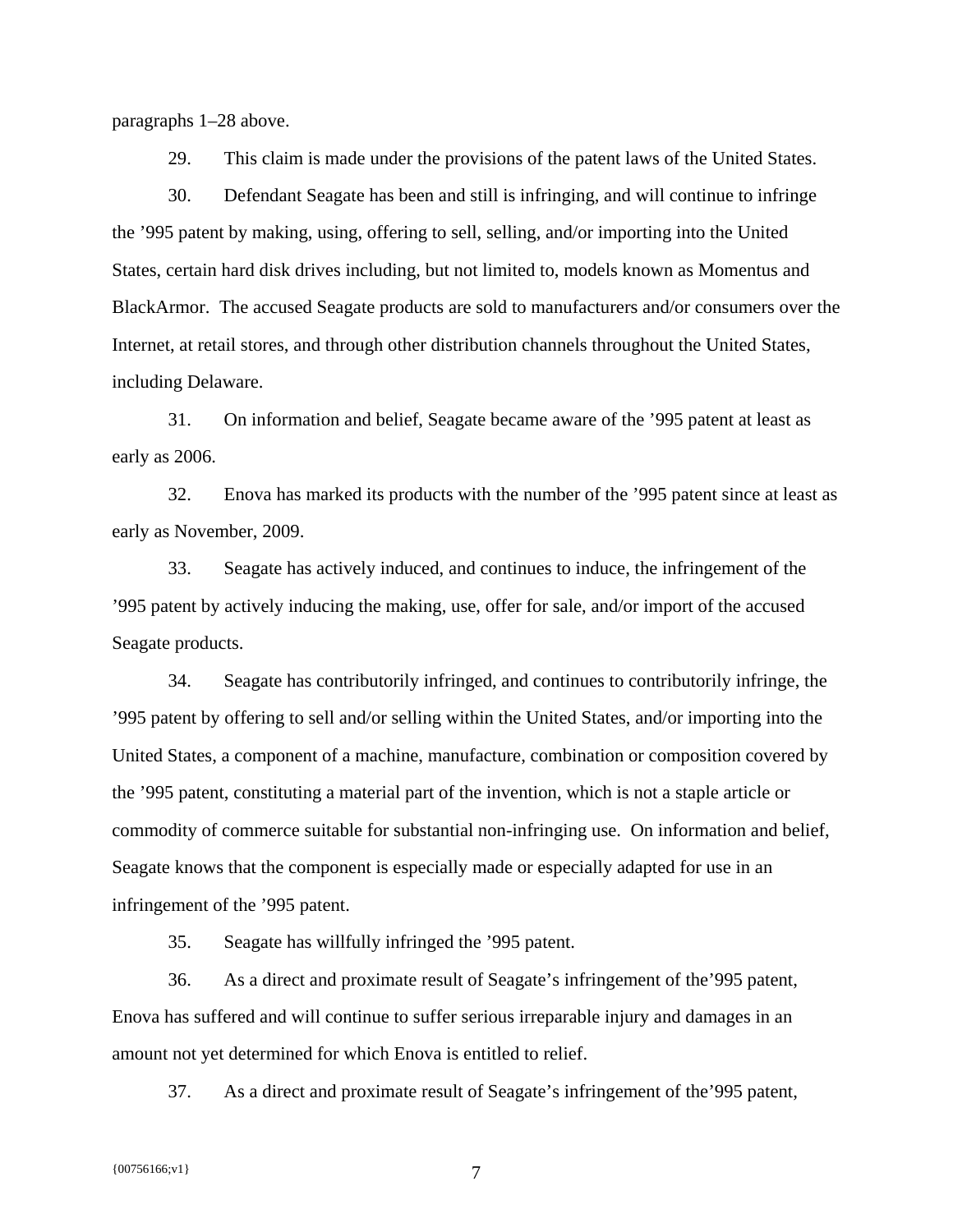Enova will continue to suffer serious irreparable injury unless Seagate's infringement of the '995 patent is enjoined.

# **COUNT TWO (Infringement of Patent No. 7,900,057)**

38. Enova re-alleges and incorporates by reference those allegations set forth in paragraphs 1–28 above.

39. This claim is made under the provisions of the patent laws of the United States, 35 U.S.C. § 271 *et seq*.

40. Defendant Seagate has been and still is infringing, and will continue to infringe the '057 patent, by making, using, offering to sell, selling and/or importing into the United States, certain SATA-interface hard disk drives including, but not limited to, models known as Momentus and BlackArmor. The accused Seagate products are sold to manufacturers and/or consumers over the Internet, at retail stores, and through other distribution channels throughout the United States, including Delaware.

41. Enova has marked its products with the number of the '057 patent since at least as early as March of 2011.

42. On information and belief, Seagate became aware of the '057 patent at least as early as April, 2011, when Enova asserted the '057 patent against Seagate's major competitors.

43. Seagate has actively induced, and continues to induce, the infringement of the '057 patent by actively inducing the making, use, offer for sale, and/or import of the accused Seagate products.

44. Seagate has contributorily infringed, and continues to contributorily infringe, the '057 patent by offering to sell and/or selling within the United States, and/or importing into the United States, a component of a machine, manufacture, combination or composition covered by the '057 patent, constituting a material part of the invention, which is not a staple article or commodity of commerce suitable for substantial non-infringing use. On information and belief, Seagate knows that the component is especially made or especially adapted for use in an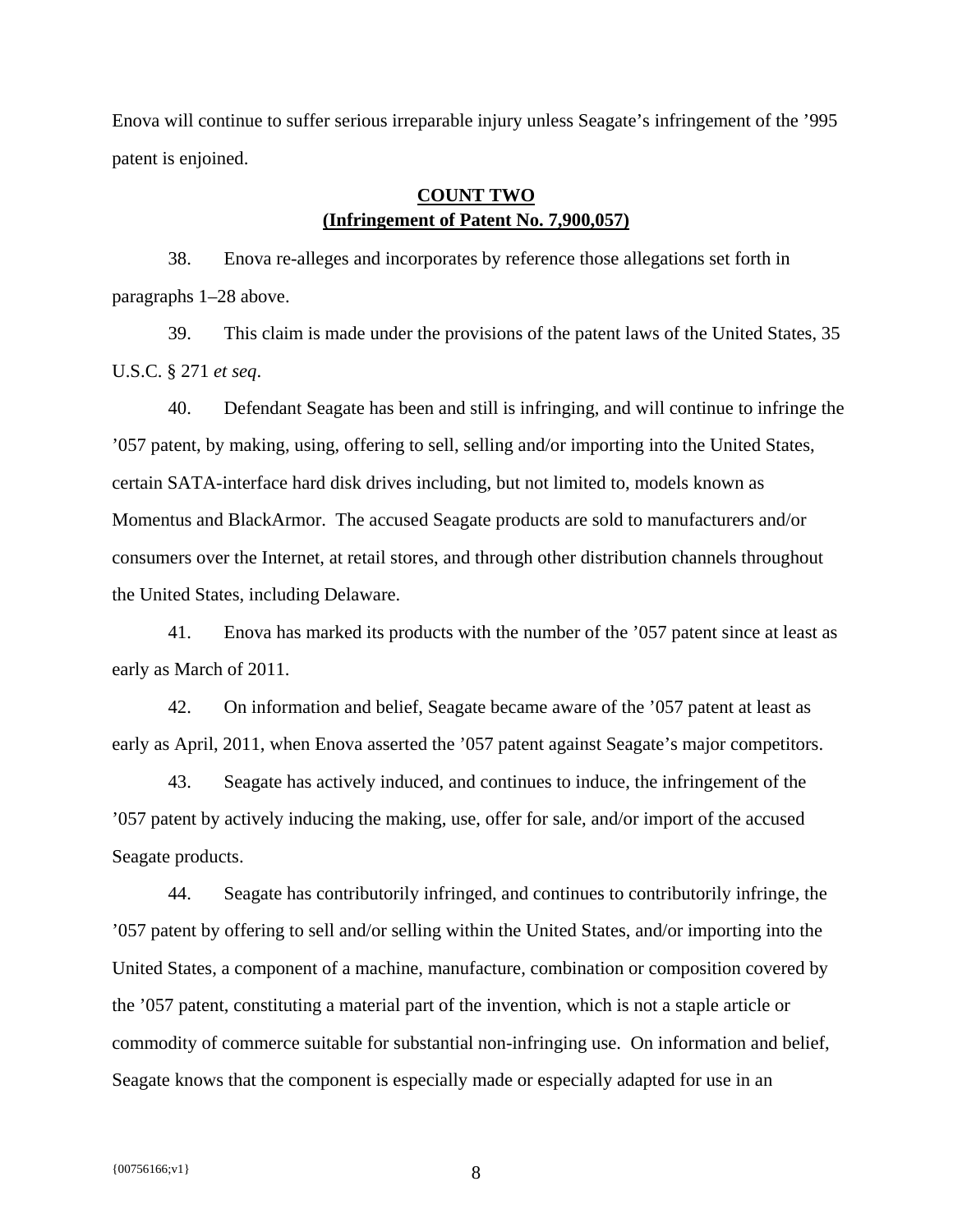infringement of the '057 patent.

45. Seagate has willfully infringed the '057 patent.

46. As a direct and proximate result of Seagate's infringement of the '057 patent, Enova has suffered and will continue to suffer serious irreparable injury and damages in an amount not yet determined for which Enova is entitled to relief.

47. As a direct and proximate result of Seagate's infringement of the '057 patent, Enova will continue to suffer serious irreparable injury unless Seagate's infringement of the '057 patent is enjoined.

## **DEMAND FOR JURY TRIAL**

Enova demands trial by jury on all issues so triable, pursuant to Federal Rule of Civil Procedure 38.

#### **PRAYER FOR RELIEF**

 WHEREFORE, Enova respectfully requests that this Court enter judgment in its favor against Seagate and grant the following relief:

a. A judgment declaring that Seagate has infringed one or more claims of the '995 and '057 patents in violation of 35 U.S.C. § 271;

b. A preliminary and permanent injunction, pursuant to 35 U.S.C. § 283, enjoining Seagate and their officers, agents, servants, employees, attorneys and all persons in active concert or participation with them, from any further acts of infringement, inducement of infringement, or contributory infringement of the '995 and '057 patents;

c. A judgment, pursuant to 35 U.S.C. § 284, awarding Enova damages adequate to compensate Enova for Seagate's infringement of the '995 and '057 patents, in an amount to be determined at trial, but in no event less than a reasonable royalty;

d. An order, pursuant to 35 U.S.C. § 284, finding that Seagate's infringement has been willful and deliberate and awarding to Enova up to treble damages;